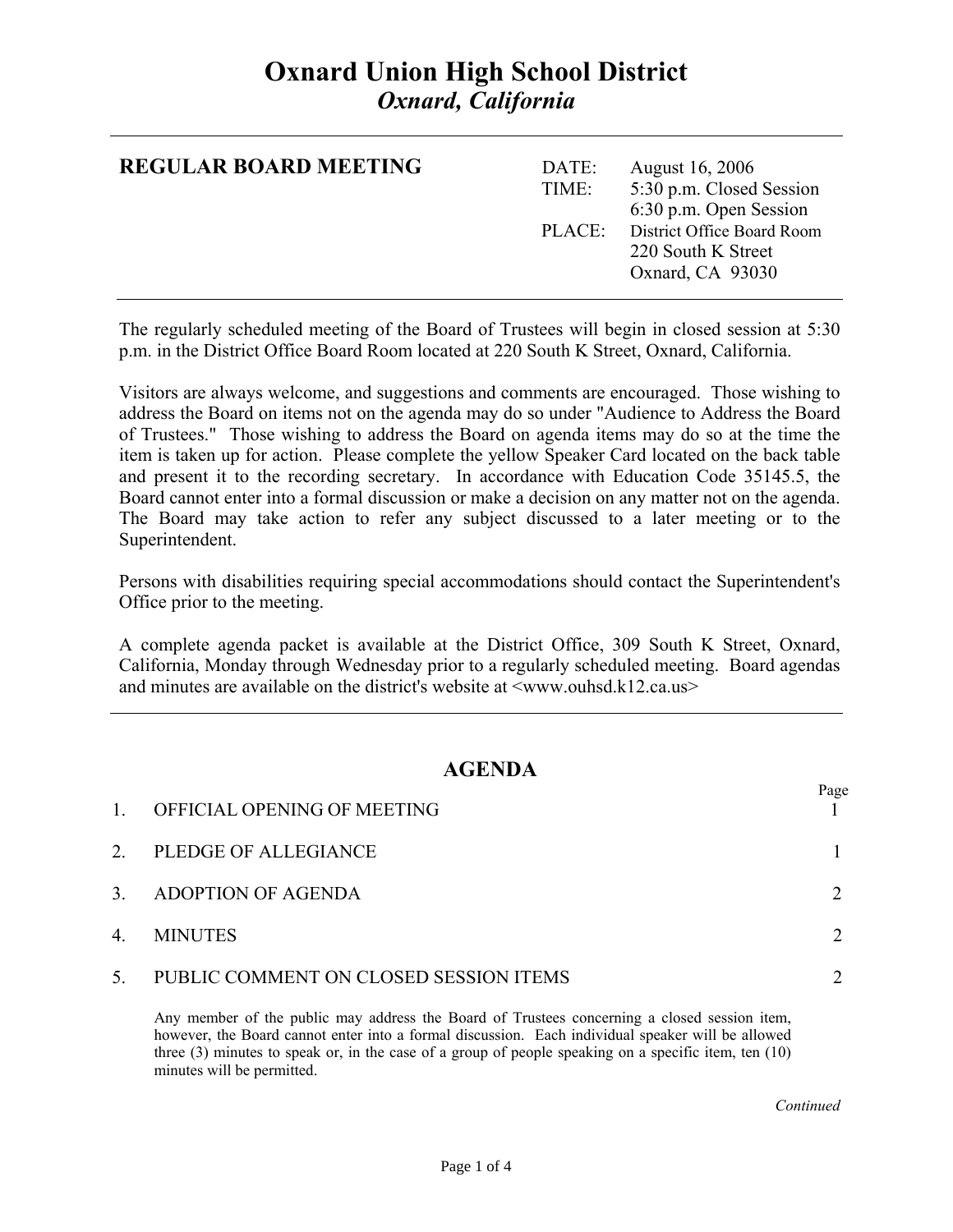## 6. CLOSED SESSION 3 During this time, the Board may adjourn to Closed Session to discuss confidential material relating to the items listed below. A. Student Personnel: [Education Code §35146, 48912, 48919] B. Conference with Agency Labor Negotiator [Government Code §54957.6] Employee Organization: Oxnard Federation of Teachers - Classified Unit (Adult Education) C. Conference with Real Property Negotiator [Government Code §54956.8] ¾ North Side of Central Avenue East of Strickland and West of Rio Mesa High School (Ventura County Assessor's Parcel No. 147-0-060-225)  $\triangleright$  District Office Update Negotiator: Randy Winton, Assistant Superintendent-Business Services 7. RECONVENE IN PUBLIC: REPORT OF CLOSED SESSION ACTION 3

8. AUDIENCE TO ADDRESS BOARD OF TRUSTEES 3 Those persons wishing to address the Board may do so at this time by completing a yellow Speaker Card, located on the back table, and presenting it to the recording secretary. Please address your comments to the Board President and state your name and address. Individual presentations are limited to three (3) minutes each, or in the case of a group of people speaking on a specific items, ten (10) minutes will be permitted. Please refer to the complete text of Oxnard Union High School District Board Policy 910: *Procedures for Communicating with the Board of Trustees,* located in the front of the Board book.

#### 9. SUPERINTENDENT'S REPORTS

| $A_{\cdot}$ | Special Report: Ventura County Office of Education              | 4 |
|-------------|-----------------------------------------------------------------|---|
| <b>B</b> .  | Annual Report: <i>Destiny Program and Textbook Inventory</i>    | 4 |
| C.          | Board/District Priorities, 2006-2007                            | 4 |
| $D_{\rm c}$ | General District Update: Superintendent Jody Dunlap             | 4 |
| - E.        | Regular Report: Student Representative to the Board of Trustees | 4 |
|             |                                                                 |   |

### 10. CONSENT CALENDAR

| A. | Consideration of Approval of Certificated and Classified Personnel        | 5.        |
|----|---------------------------------------------------------------------------|-----------|
| Β. | Consideration of Approval of Purchase Orders                              | 5         |
| C. | Consideration of Approval of Student Expulsions by Voluntary Agreement    |           |
|    | of the School Principal, the Students, and the Students' Parents/         |           |
|    | Guardians, as per Board Policy 5144, Section 22                           |           |
| D. | Consideration of Approval of Non-Public School Placement for Student Case |           |
|    | Numbers Three through Five, 06/07, According to the Recommendation        |           |
|    | of the Students' IEP Teams and the Director of Special Education          | 6         |
|    |                                                                           | Continued |
|    |                                                                           |           |

#### 10. CONSENT CALENDAR Continued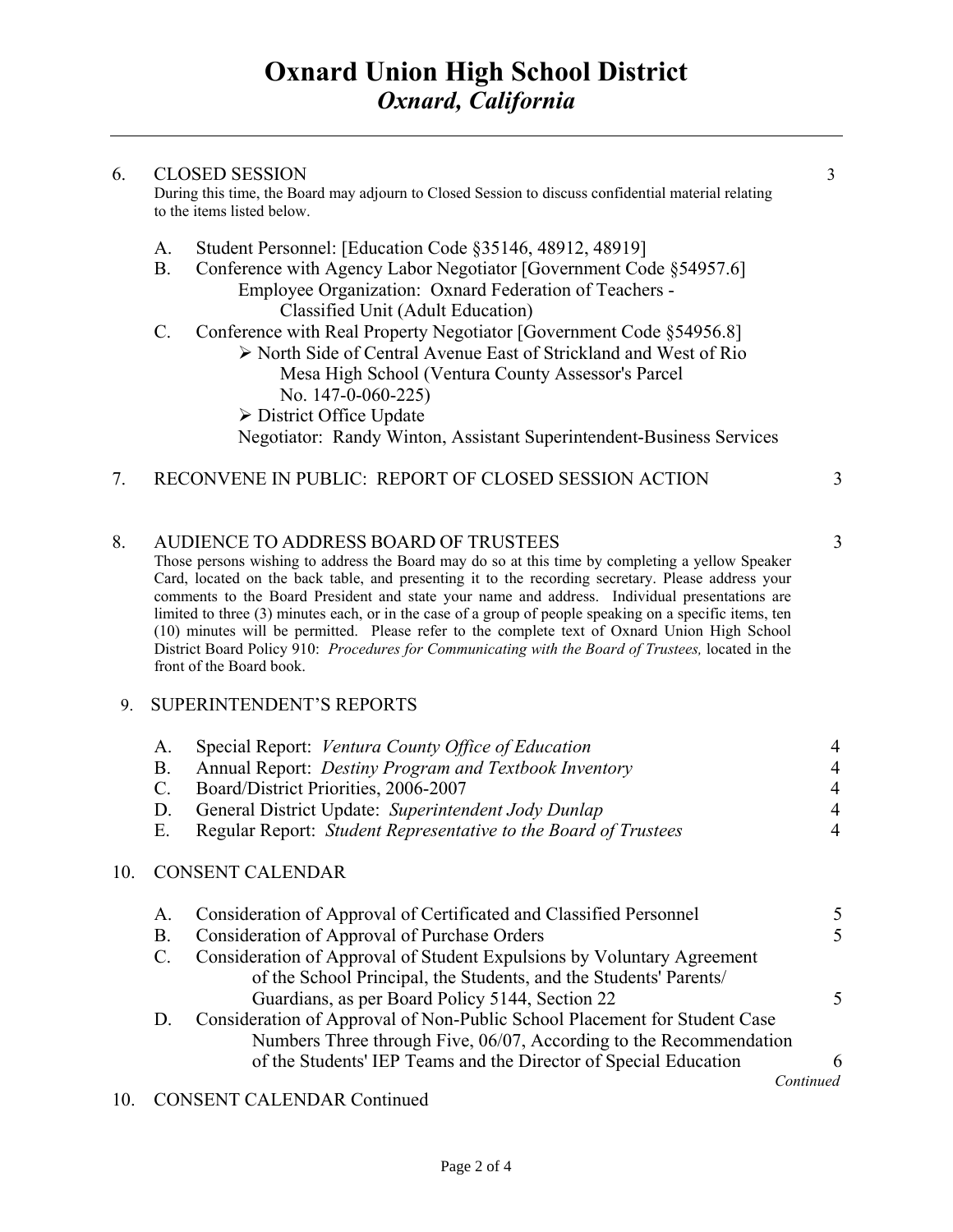|     | Ε.          | Consideration of Approval of Participation in AB 466 Mathematics and                                                                             |                |
|-----|-------------|--------------------------------------------------------------------------------------------------------------------------------------------------|----------------|
|     |             | Reading Professional Development                                                                                                                 | 6              |
|     | F.          | Consideration of Approval of Developer Fees Revenue and Expenditures for<br><b>Fiscal Year 2005-2006</b>                                         | 6              |
|     | G.          | Consideration of Approval of Contract to Western Contracting Corp. for the<br>Revisions to the Shower Room at Rio Mesa High School               | $\overline{7}$ |
|     | H.          | Consideration of Approval of Agreement with Herff-Jones for the Production<br>of Oxnard High School's Yearbook                                   | $\tau$         |
|     | $I_{\cdot}$ | Consideration of Approval of Agreement with ILSO Design for the Production<br>of Oxnard High School's Interactive CD-ROM Yearbook Supplement     | $\tau$         |
|     | J.          | Consideration of Renewal of Agreement for Legal Services with the Law Offices<br>of Thomas Griffin                                               | 8              |
|     | K.          | Consideration of Approval of Agreement for Legal Services with Fagen<br>Friedman & Fulfrost, LLP                                                 | 8              |
|     | L.          | Consideration of Approval of Purchase Agreement with Vital Services                                                                              | 8              |
|     | M.          | Consideration of Approval of a 50-50 Match Funding for Replacement of                                                                            |                |
|     |             | Oxnard High School's Football Stadium Sound System                                                                                               | 9              |
|     | N.          | Consideration of Approval of Notice of Completions:                                                                                              | 9              |
|     |             | $\triangleright$ Kiwitt's General Building for the Installation of a New Bus Barn at the<br>District Office                                      |                |
|     |             | $\triangleright$ L.A. Builders, Inc. for General Construction at Rio Mesa High School                                                            |                |
|     |             | > Blois Construction, Inc. for the Installation of a New Water Line at Adolfo<br>Camarillo High School                                           |                |
|     |             | > ABCO Painting, Inc. for Painting of Exteriors of the Main and Small Gyms<br>at Oxnard High School                                              |                |
|     |             | $\triangleright$ Rey Crest Roofing & Waterproofing Co. for the Installation of Tremco<br>Roofing System at Channel Islands High School           |                |
|     |             | $\triangleright$ Economos Painting for the Exterior Painting of Frontier High School                                                             |                |
|     | O.          | Consideration of Adoption of Resolutions No. 06-32, 06-33, and 06-34 for the<br>Historic Enhancement and Revitalization of Oxnard (HERO) Project | 10             |
|     | P.          | Consideration of Approval of Loan Agreement Between the Oxnard Community                                                                         |                |
|     |             | Development Commission and Oxnard Union High School District                                                                                     | 10             |
|     | Q.          | Donations                                                                                                                                        | 10             |
|     | R.          | Disposal of Surplus Property                                                                                                                     | 11             |
| 11. |             | <b>ACTION ITEMS</b>                                                                                                                              |                |
|     | A.          | Consideration of Adoption of Resolution No. 06-30, Proclaiming September<br>15 - October 15, 2006 as Hispanic Heritage Month                     | 11             |
|     | <b>B.</b>   | Consideration of Approval of Proposed Job Description: Compensatory                                                                              |                |
|     |             | <b>Education Parent Liaison</b>                                                                                                                  | 12             |

11. ACTION ITEMS Continued

 $11.$ 

 *Continued*